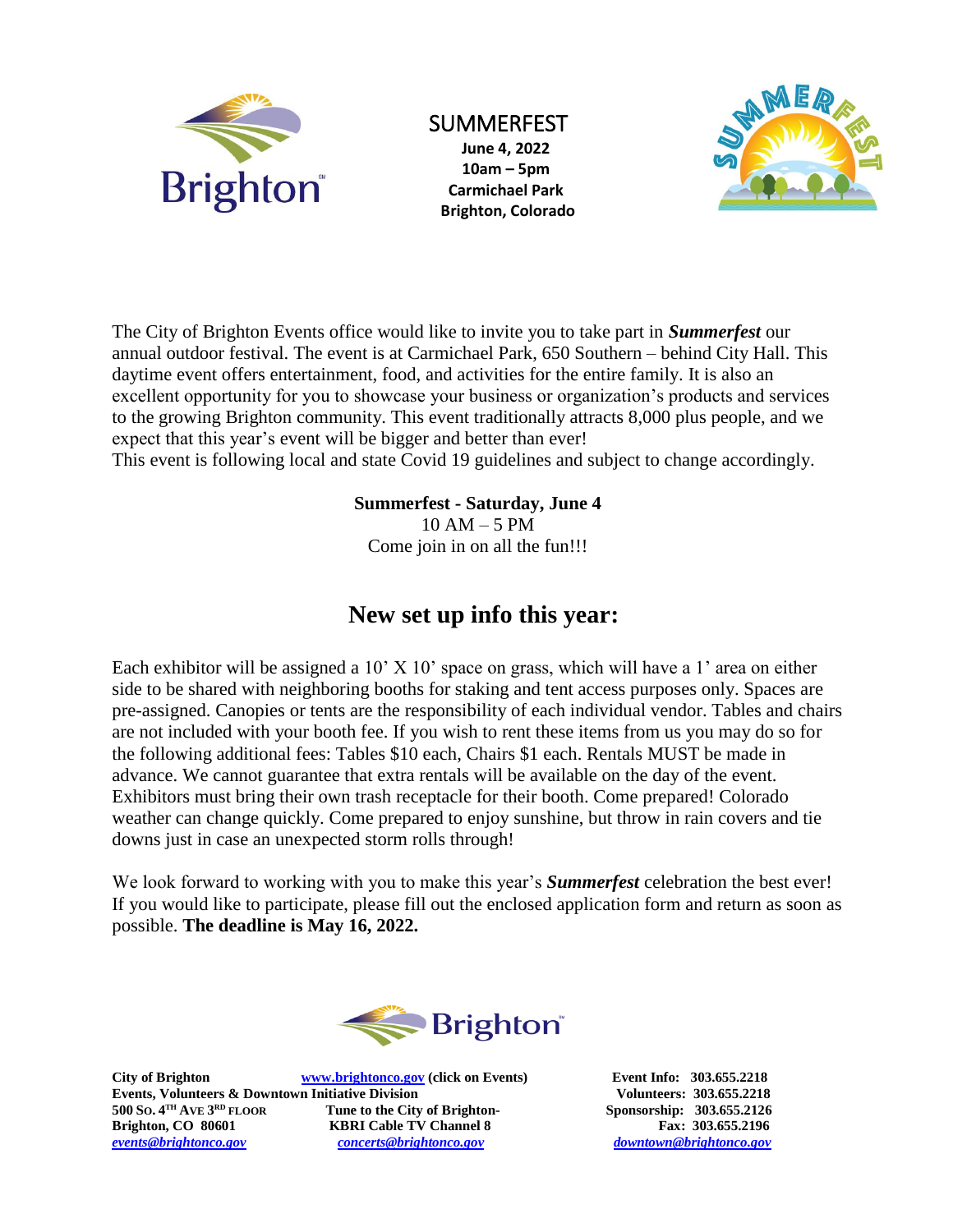# **Business Expo, Health Expo Safety Expo & Community/Non-Profit Expo**



## **Deadline May 16**

**Mail to: City of Brighton, Events, Volunteers & Downtown Initiative Division, 500 So. 4th Ave. 3rd floor, Brighton, CO 80601 QUESTIONS? 303-655-2218**

**Who completes this form?** Any for profit business or any community nonprofit with products, services or information to exhibit in one of four Expos: (1) Business (2) Health (3) Safety (4) Community/Non-Profit

**Business Expo:** Commercial exhibitors. Includes crafters.

**Health Expo:** Commercial and nonprofit exhibitors. Examples: hospitals, alternative health services. *Nonprofits: Attach proof of nonprofit tax status* 

 **Safety Expo:** Commercial and nonprofit exhibitors. *Nonprofits: Attach letter indicating nonprofit status*.

 **Community/Non-Profit Expo:** Any non-profit organization such as churches, civic groups, clubs and schools that *do not* fall under the category of:

Food Vendor: Food vendors sell food that is not prepackaged. For more information on this definition, call 303-655-2218.

## **How much does it cost?**

- **Vendor Fee \$150 Nonprofits \$100:** Applies to all participants.
- $\blacktriangleright$  Additional space of 10' x 10' = \$75 Nonprofit- \$50.00
- Sales Tax Permit: Only applicable if you plan to sell any items

| Use Checklist Before Mailing                                                                                                                                  |                                                                                    |
|---------------------------------------------------------------------------------------------------------------------------------------------------------------|------------------------------------------------------------------------------------|
| $\Box$ Complete all information on the next page                                                                                                              | Mail all forms to:                                                                 |
| City of Brighton,<br>$\Box$ Include check for Community Vendor Fee,<br><b>Events, Volunteers &amp;</b><br>payable to Summerfest<br><b>Downtown Initiative</b> |                                                                                    |
| $\Box$ If selling prepackaged food, products, services or<br>charging for activities:<br>1. Attach a copy of 2022 Brighton Sales Tax                          | Division,<br>500 So.4 <sup>th</sup> Ave. $3^{\text{rd}}$ Flr<br>Brighton, CO 80601 |
| License                                                                                                                                                       | Incomplete applications<br>not approved                                            |
| Read General Booth Guidelines sheet (attached)                                                                                                                | <b>Confirmations mailed</b><br>after May 23                                        |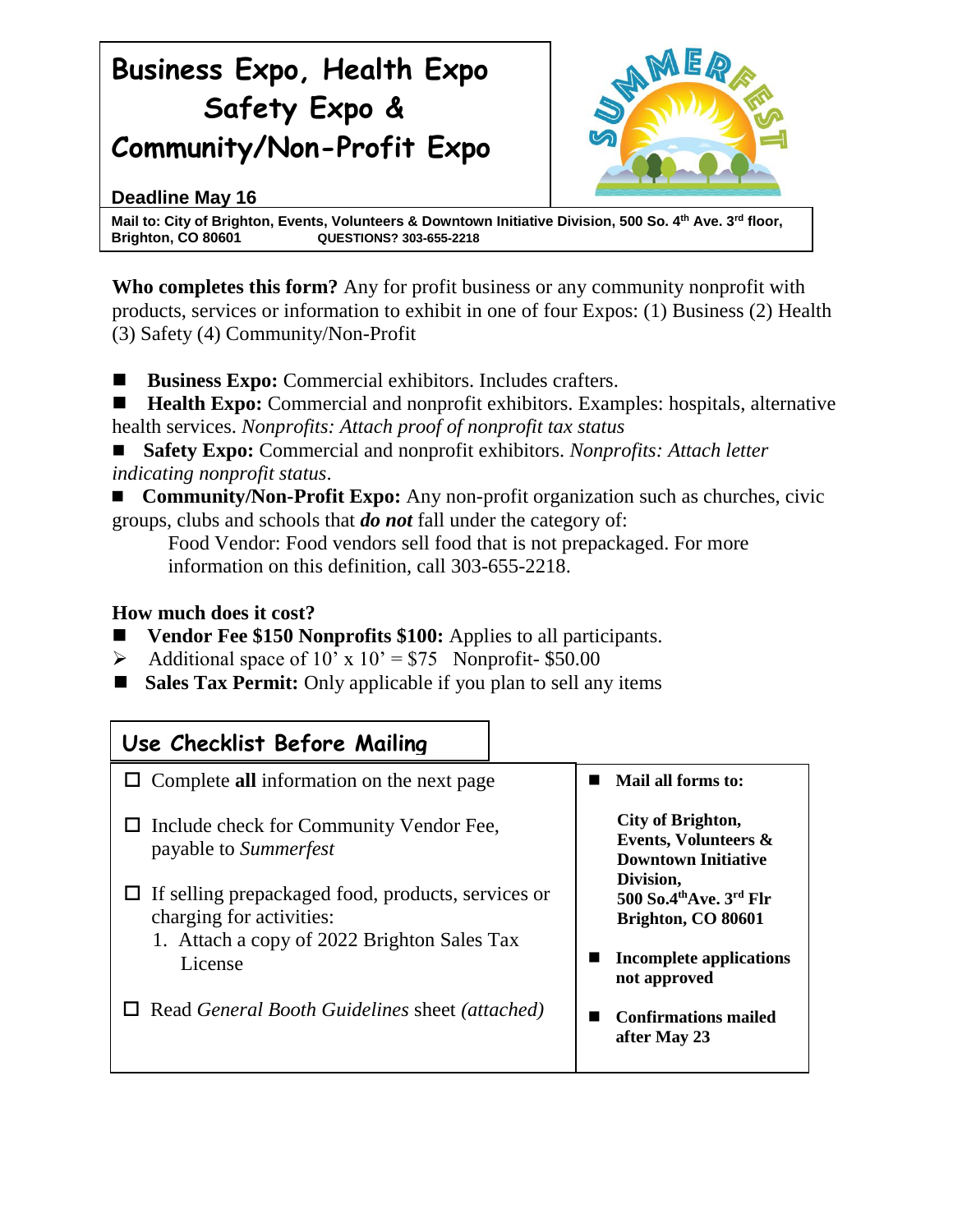### **Business, Health, Safety & Community/Non-Profit Information**

*Please print clearly*

| <b>CONTACT PERSON:</b>                                                                                                                                                                            | I leuse print clearly                                                                                                                                                                                                                                                                                                                                                                                       |
|---------------------------------------------------------------------------------------------------------------------------------------------------------------------------------------------------|-------------------------------------------------------------------------------------------------------------------------------------------------------------------------------------------------------------------------------------------------------------------------------------------------------------------------------------------------------------------------------------------------------------|
| <b>ORGANIZATION:</b>                                                                                                                                                                              |                                                                                                                                                                                                                                                                                                                                                                                                             |
| <b>STREET ADDRESS:</b>                                                                                                                                                                            |                                                                                                                                                                                                                                                                                                                                                                                                             |
| CITY:                                                                                                                                                                                             | ST:<br>ZIP:                                                                                                                                                                                                                                                                                                                                                                                                 |
| <b>MAILING ADDRESS:</b>                                                                                                                                                                           |                                                                                                                                                                                                                                                                                                                                                                                                             |
| CITY:                                                                                                                                                                                             | ST:<br>ZIP:                                                                                                                                                                                                                                                                                                                                                                                                 |
| FAX:                                                                                                                                                                                              | Work Ph:                                                                                                                                                                                                                                                                                                                                                                                                    |
| Home Ph:                                                                                                                                                                                          | Cell Ph:                                                                                                                                                                                                                                                                                                                                                                                                    |
| E-mail:                                                                                                                                                                                           |                                                                                                                                                                                                                                                                                                                                                                                                             |
|                                                                                                                                                                                                   |                                                                                                                                                                                                                                                                                                                                                                                                             |
| 3. Do you plan to sell prepackaged food?<br>4. Do you plan to sell products, prepackaged food or charge for activities?<br>> If YES (1) attach copy of your 2022 Brighton Sales Tax License       | ONO OYES                                                                                                                                                                                                                                                                                                                                                                                                    |
| 5. Electricity is not provided. Generators must be whisper quiet. Bringing a generator?<br>$\Box$ NO<br><b>D</b> YES                                                                              |                                                                                                                                                                                                                                                                                                                                                                                                             |
| If YES, please complete: Generator Size: ________ Amps: ______<br>➤                                                                                                                               |                                                                                                                                                                                                                                                                                                                                                                                                             |
| 6. Table rental □ NO □ YES ________ Chair rentals □ NO                                                                                                                                            | $\Box$<br><b>YES</b>                                                                                                                                                                                                                                                                                                                                                                                        |
|                                                                                                                                                                                                   |                                                                                                                                                                                                                                                                                                                                                                                                             |
| <b>Important Information</b>                                                                                                                                                                      |                                                                                                                                                                                                                                                                                                                                                                                                             |
| ■<br>No Shows: Booths not claimed by 9:30 AM on festival day may be reassigned.<br>ш<br>■<br>Assignments are made on a first-come-first-served basis.<br>■<br>complete applications are accepted. | Refunds: Only available if a written cancellation is received before May 16, 2022. All refunds<br>deduct \$25 from the original fee. No refunds are given for (1) no shows or (2) bad weather<br>Waiting List: Space is limited, but a waiting list will be established in case of cancellations.<br><b>Confirmations:</b> Parking rules, maps and other logistics will be mailed after May 23, 2022, after |
| <b>Liability Limits</b>                                                                                                                                                                           |                                                                                                                                                                                                                                                                                                                                                                                                             |
|                                                                                                                                                                                                   | The City of Brighton is not responsible or liable for any damages, theft or loss of any booth or display<br>equipment or the contents of any booth or display. Please make a copy of this form for your records.                                                                                                                                                                                            |
|                                                                                                                                                                                                   |                                                                                                                                                                                                                                                                                                                                                                                                             |
| Print Name: _<br><u> 1980 - Johann Barbara, martxa alemaniar amerikan basar da da a shekara a shekara a shekara a shekara a shekar</u>                                                            |                                                                                                                                                                                                                                                                                                                                                                                                             |